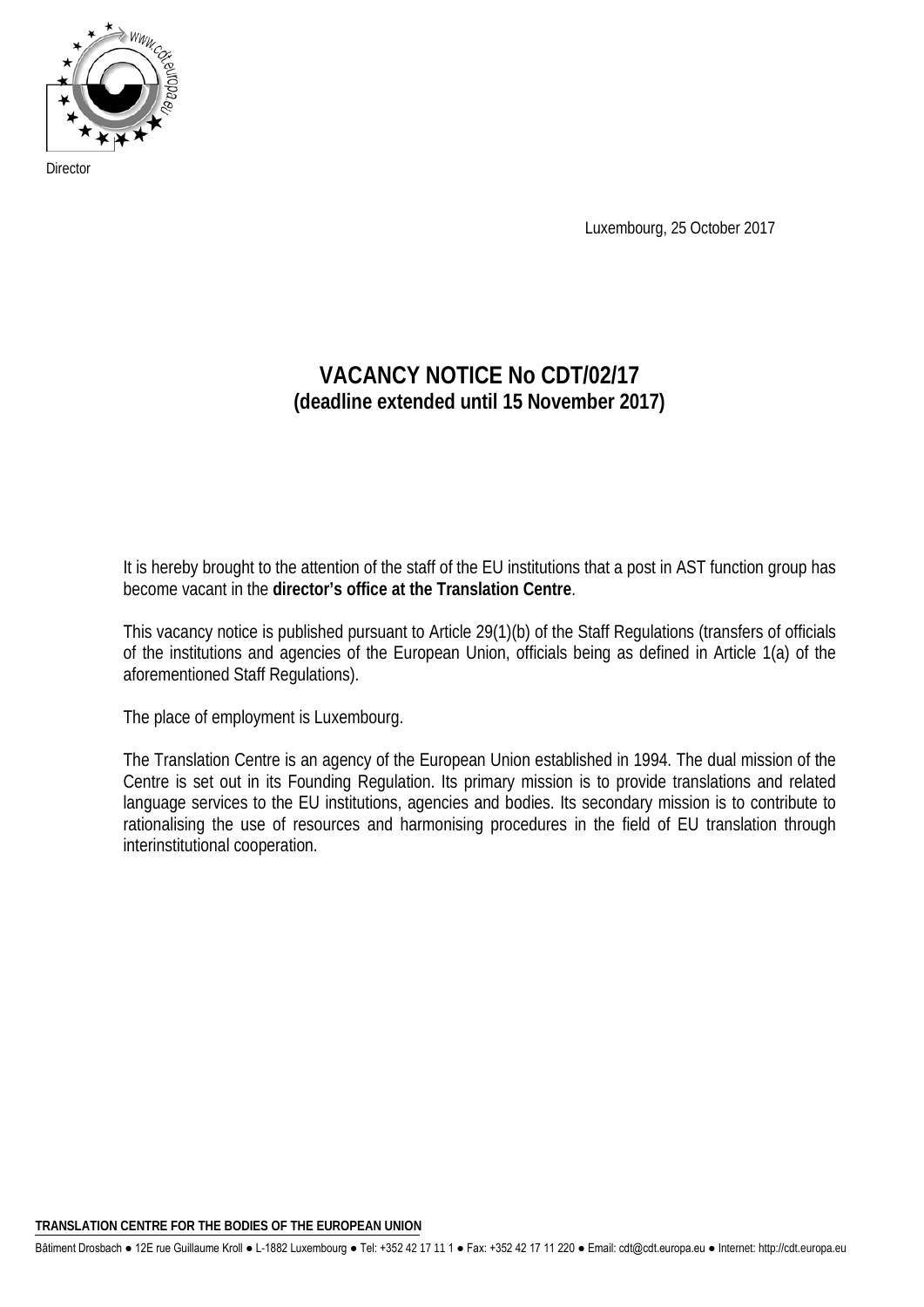#### **DIRECTOR'S ASSISTANT (AST4 – AST9) DIRECTOR'S OFFICE VACANCY REF: CDT/02/2017**

The Translation Centre wishes to recruit an assistant to the director, with responsibilities for planning, managing and generally coordinating the Centre's activities in order to optimise the operations of the decision-making bodies (i.e. the director and the management board).

The duties for this post are as per the **job description** below:

- 1. Planning and coordination: assisting and facilitating decision-making by the director in the areas of responsibility; contributing to the preparation of the Centre's strategic documents; assisting in identifying and setting the Centre's objectives and in implementing and evaluating the progress of those objectives in order to ensure the follow-up of decisions taken by the director and by the management board.
- 2. Management of the director's dossiers: coordinating and managing horizontal projects; monitoring the progress of dossiers in accordance with the regulations and within the set deadlines in order to optimise the operations of the director's office.
- 3. Management of the director's secretariat: organising work based on set targets to optimise the operations of the secretariat; coordinating the team to maximise its potential and motivate it to achieve targets; helping to establish the training needs and the appraisals of team members; identifying personnel requirements to ensure an efficient structure and a staff complement that is competent, satisfied and able to effectively carry out their duties.
- 4. Secretary to the Centre's management board: assisting the director with preparations for meetings of the Centre's management board and following up on decisions; organising the activities of the management board; drafting decisions; ensuring compliance with the relevant regulations; liaising with the chair, members and working groups; ensuring the horizontal coordination of dossiers dealt with by the management board in order to optimise the operations of the Centre's decision-making bodies.
- 5. Communication: preparing various types of reports, regulations, minutes, correspondence; organising and attending meetings; gathering and processing varied information; planning and supervising the analysis, design and use of communication tools for the management board (website); circulating information on the work of the management board and the director's office internally and externally in order to help promote the Centre.
- 6. Budget management: planning and managing financial dossiers in accordance with the regulations and in line with the principle of sound financial management.
- 7. Management of the Centre's documents: designing a policy for managing the Centre's documents, including the implementation and updating of the policy with the support of an interdepartmental group; designing an organisational structure and providing information on training needs in order to ensure appropriate and uniform implementation by departments and an effective policy for public access to documents.
- 8. External relations: representing the Centre in committees and working groups; supervising and coordinating requests for information from the public; supervising the production, printing and circulation of publications; helping to promote the Centre in order to improve its image and increase its visibility.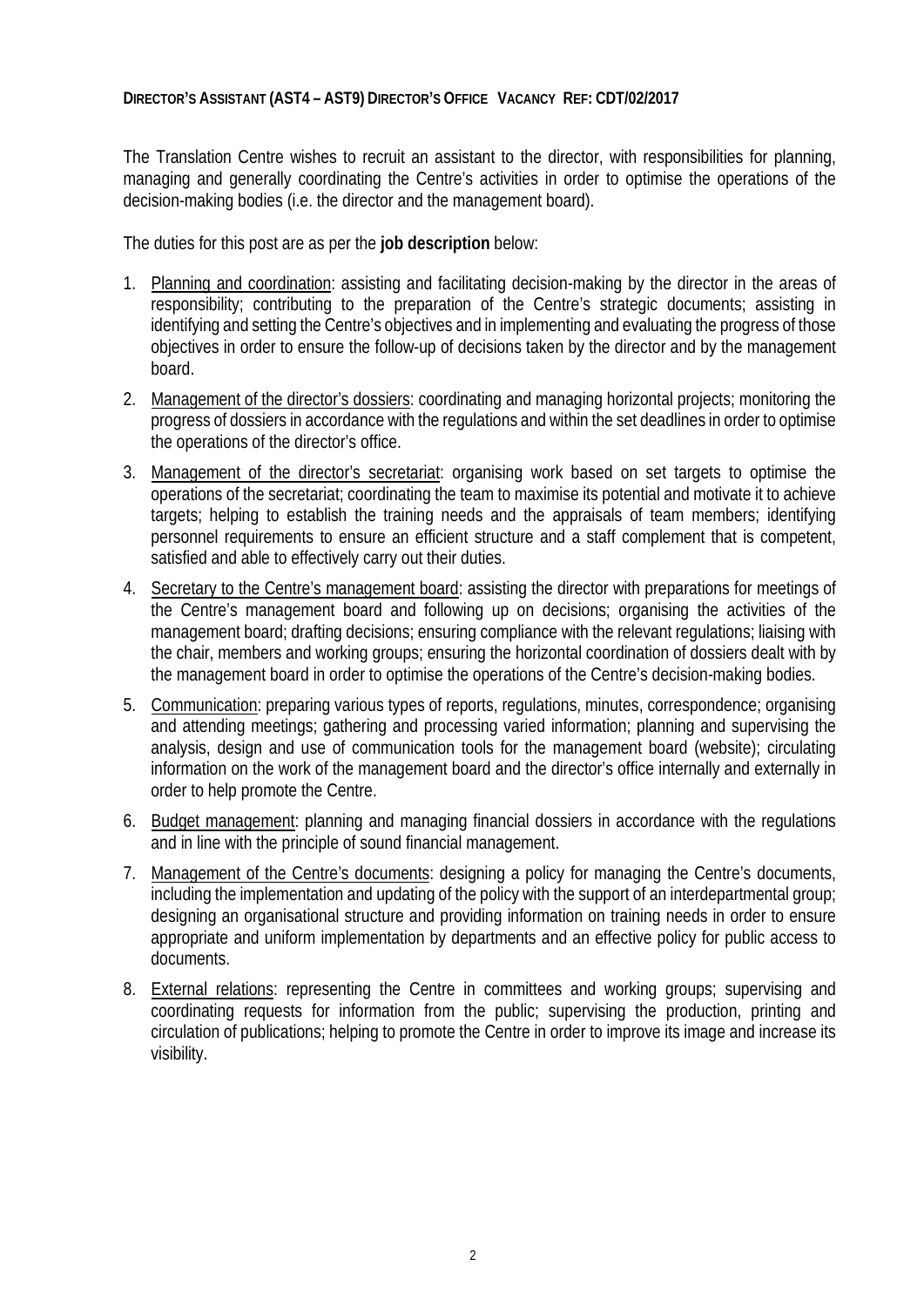## **Professional experience and technical skills required:**

- Five years relevant experience in an EU institution or body or in an international organisation.
- Languages:
	- thorough knowledge of an official EU language;
	- satisfactory knowledge of another official EU language.
- Other knowledge:
	- proficiency in commonly used IT tools;
	- a general understanding of how the EU institutions and bodies operate;
	- familiarity with communication tools and media.

## **Non-technical skills:**

- Communication skills: ability to interact at all hierarchical levels and in a multicultural environment; capacity for internal and external cooperation; ability to organise meetings; excellent writing skills.
- Organisational abilities: ability to judge the importance of different tasks/requests and to establish priorities; ability to coordinate multiple activities; methodical approach; ability to take the initiative; versatility.
- Management skills: ability to motivate a team; encourage it to achieve set goals and develop its potential.
- Sense of responsibility: ensure that targets are met in accordance with the priorities set; address poor performance.
- Adaptability: open-mindedness and willingness to take on new responsibilities.

## **Desirable skills:**

- **•** Practical knowledge and experience of coordinating and managing horizontal projects.
- **Practical knowledge and experience of document management (policy and practical application).**
- For service reasons, very good knowledge of and communication skills in either French or English, and good knowledge of and communication skills in the other language.